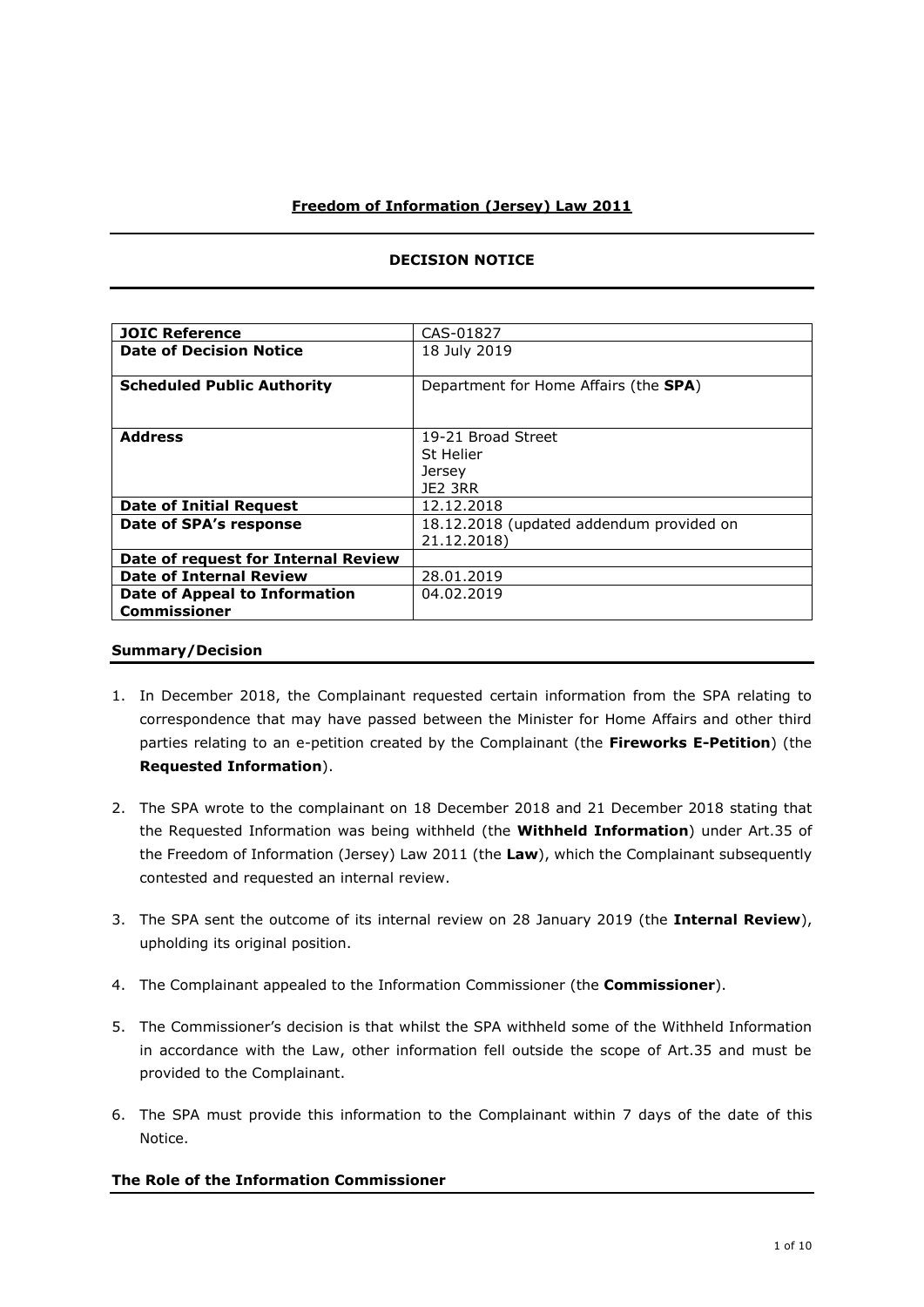- 7. It is the duty of the Information Commissioner (the **Commissioner**) to decide whether a request for information made to a SPA has been dealt with in accordance with the requirements of Part 1 of the Law.
- 8. This Decision Notice sets out the Commissioner's decision.

## **The Request**

- 9. The Complainant requested the following in respect of the Firework's E-Petition:
	- a. Correspondence between Connétable Norman (in his capacity as Minister for Home Affairs) and Environmental Health;
	- b. Correspondence between Connétable Norman (in his capacity as Minister for Home Affairs) and the States Vet; and
	- c. Correspondence between Connétable Norman (in his capacity as Minister for Home Affairs) and the Comité des Connétables (the **Request**).
- 10. On 18 December 2018 the SPA responded to the Request in the following terms (the **Initial Response**):

*"There was no correspondence between Constable Norman as Home Affairs Minister and the Environmental Health Section, the States Vet or the Comite des Connetables regarding the ministerial response to the recent e-petition entitled 'Only allow fireworks to be sold or supplied in Jersey for licensed displays'.*

11. The SPA provided an Addendum (the **Addendum**) to the Initial Response on 21 December 2018:

*"It should be noted that there was correspondence between the various entities and the Justice and Home Affairs department (JHA), on behalf of the Home Affairs Minister, and that the Home Affairs Minister signed off the Ministerial Response after being fully briefed on these discussions.* 

*The correspondence between the JHA staff is exempt from release under Article 35 (Formulation and development of policies) of the Freedom of Information (Jersey) Law 2011 as it deals with specific aspect (sic) of the proposed policy in relation to the sale, and potential restriction thereof, of fireworks.*

### *Article applied*

### *Article 35 Formulation and development of policies*

*Information is qualified exempt information if it relates to the formulation or development of any proposed policy by a public authority.*

*The SPA is withholding the release of the information as it relates to the formulation and development of policy by the public authority. Article 35 is a qualified exemption, which means that a public interest test is required to be undertaken by the SPA. On balance, it is*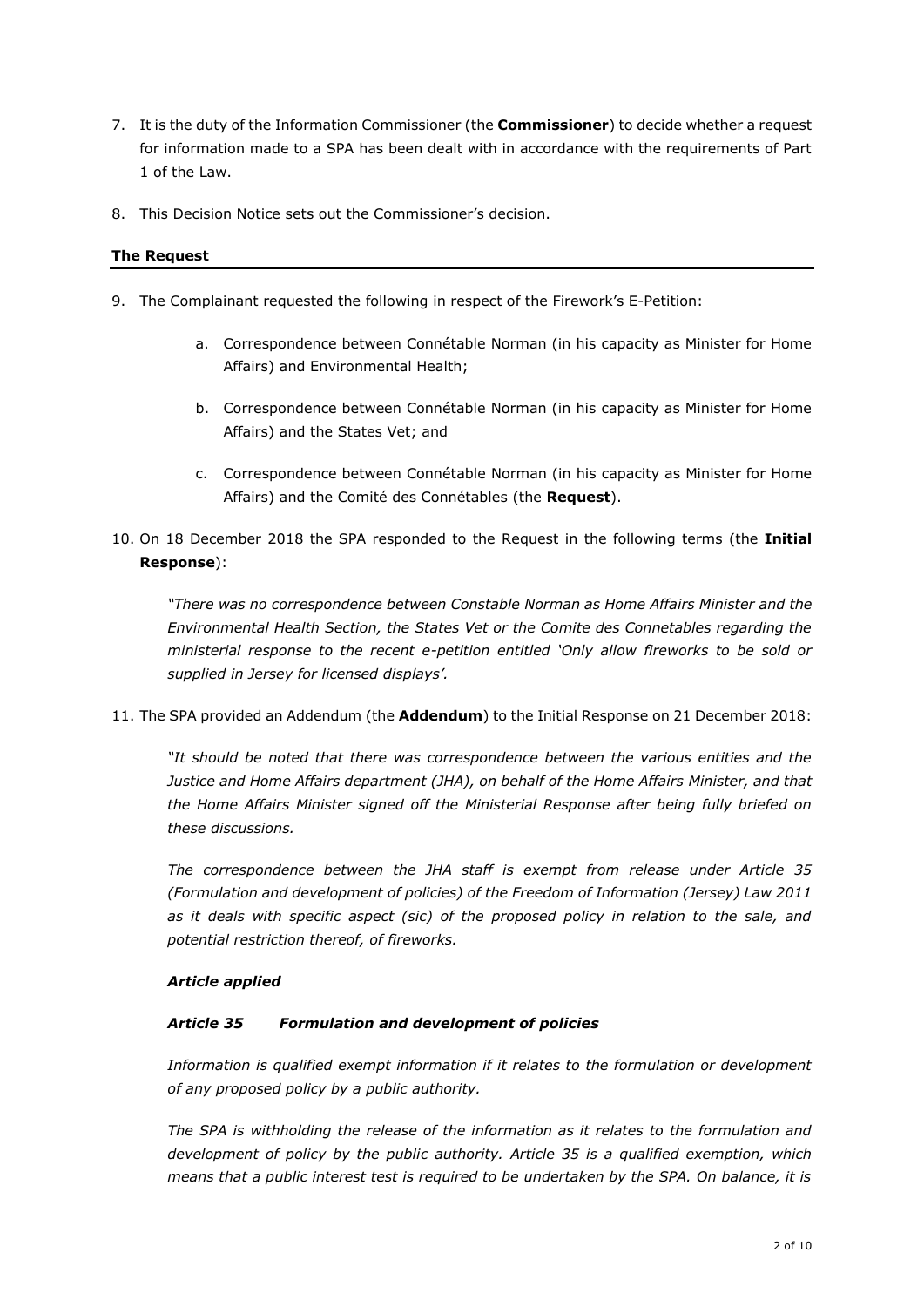*our view that the public interest in maintaining the exemption outweighs the public interest in disclosing the information. Although there is a need for transparency, accountability, financial and good decision making by public authorities this information relates to ongoing discussions. The SPA needs the ability to consider and reconsider the assumptions and evaluations raised by the various parties to inform their decisions.*

*Once a policy is formulated, the public interest in withholding information relating to its formulation is diminished, however, the use of the exemption can be supported if it preserves sufficient freedom during the formulation phase to explore options without that process being hampered by some expectation of future publication. The public authority needs safe space in which to rigorously explore and develop the best policy possible."*

12. The Complainant responded to the Initial Response indicating that they were not in agreement with that decision and asked for an internal review. The Complainant made comprehensive submissions in support of their application for an Internal Review *inter alia* as follows:

*"…Article 35…In these circumstances when looking at the Public Interest test. The department is relying on the 'safe place for policy formulation [qualified] exemption' as a reason for the Public Interest being that of non disclosure.*

*However in this case, the issue is the formulation of a ministerial response which was only required due to an e-petition being launched and more than one thousand signatures being garnered.*

*If the e-petition has not been launched and the required number of signatures were not obtained, then the minister in question would not have been required to make that public response.*

*The entire process ending in the requirement for a ministerial response, is as a result of, and led by the public interest in a specific matter. In this case the distress to animals caused by the random use of fireworks over an extended period…*

*You cannot have Public Confidence in this States Greffe E-Petition system, if the process by which the minister formulates his response, and the information he receives in order to do so, is not in the public domain. We will have no way of knowing whether or not the minister in question has undertaken his duties responsibly, taking into consideration the information given by the parties from whom he requested assistance…*

*The SPA has not shown in its declaration that it has made its decision as a result of considering "in all the circumstances of the case"*

The SPA has merely completed a cut and paste of the legislation or guidance on the *subject…"*

13. The response to the Complainant's request for an internal review was provided on 28 January 2019 (the **Internal Review**), stating that the Initial Response to the Request was upheld. In respect of the First Request, the SPA stated that *"I am asked to conduct an internal review of the decision that correspondence between officials in supporting the Minister for Home Affairs in*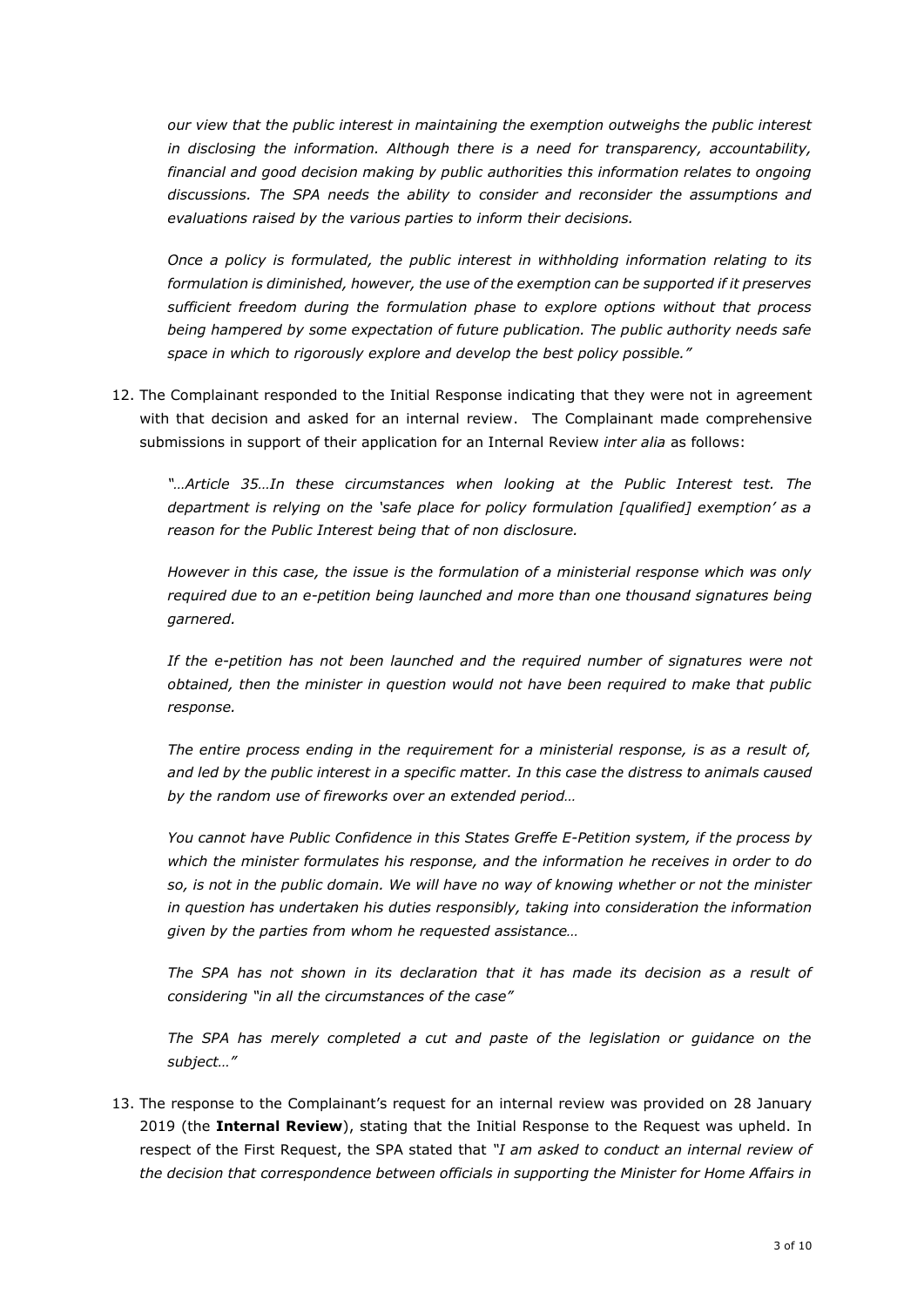*respond (sic) to an e-petition relating to fireworks should be exempted as the correspondence relates to the formulation and development of government policy. Having reviewed the correspondence in question, I have concluded that this decision was correct, given that there is a live process underway and so a need to ensure a safe space to consider policy options in private as part of the government policy-making process."*

# **The Investigation**

### **Scope of the case**

- 14. On 4 February 2019, the Complainant contacted the Commissioner to complain about the way their Request and the Internal Review had been handled and to appeal the SPA's decision to withhold the Requested Information. The Complainant asked the Commissioner to review the Complainant's request and the responses received from the SPA in order to ascertain whether the response was in accordance with the law.
- 15. The Commissioner has set out in this Decision Notice the particular issues that he has had to consider in respect of each exemption cited by the SPA and, where relevant, the public interest test.

### **Chronology**

- 16. On 21 February 2019, the Commissioner wrote to the SPA to advise that the Complainant had appealed to the Commissioner regarding the SPA's handling of the Initial Request and subsequent Review, pursuant to Art.46 of the Law. The SPA was asked to provide a copy of the requested information and their written submissions in response to the complaint made by the Complainant.
- 17. The SPA responded to that letter on 8 March 2019 explaining the rationale applied by the SPA in respect of the Withheld Information, together with a copy of the Withheld Information itself. The Commissioner had also received comprehensive submissions from the Complainant, including copies of the correspondence which had passed between the Complainant and the SPA.

### **Analysis – The Request**

# **QUALIFIED EXEMPTIONS**

### **Art.35 – Formulation and development of policies**

- 18. The full text of Art.35 of the Law can be found in the Legal Annex at the end of this Decision Notice.
- 19. Art.35 provides an exemption for information which relates to the formulation or development of any proposed policy by a scheduled public authority. It is a qualified exemption meaning that it is subject to the public interest test.
- 20. The Commissioner has sight of the judgment of the First Tier Information Rights Tribunal in the case of Department for Education v. Information Commissioner EA/2014/0079 dated 29 January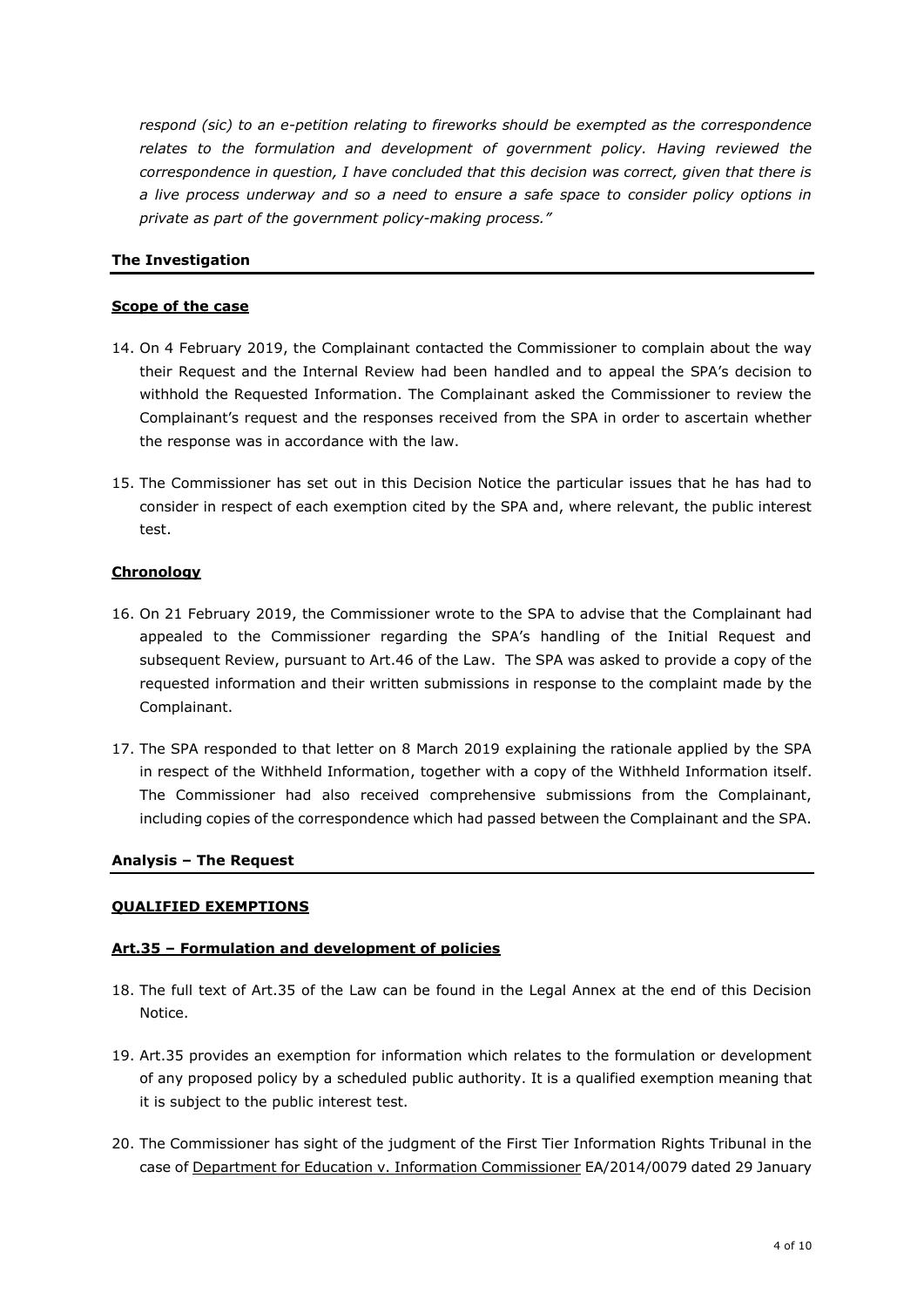2015. Whilst not binding in Jersey, the Commissioner finds the guidance given by the Tribunal in respect of  $s35(1)$  of the Freedom of Information Act 2011<sup>1</sup> instructive:

*"21. Section 35 is a class based exemption. There is much case law relating to this provision. This Tribunal is not bound by any decision of the Information Tribunal or another First-tier Tribunal ("FTT"). However it can take note of any persuasive arguments in such decisions, but is not bound by them. The FTT is of course bound by decisions of higher courts. In relation to the case law the parties variously brought the FTT's attention to the following matters:* 

*a. The question in determining whether section 35 is engaged is whether "the information relates to the formulation or development of government policy" and this would appear to be answered by considering the contents of the information itself.* 

*b. The characterisation of the information cannot change over time. The fact that particular information contained in a document relates to the formulation of policy at a particular point in time, does not mean that it no longer relates to formulation of policy once the policy has in fact been finalised.* 

*c. The timing point goes solely to the question of the public interest balancing exercise.* 

*d. The words "relates to" and "formulation and development of policy" in section 35(1)(a) can be given a "reasonably broad interpretation".* 

*e. Every decision is specific to the particular facts and circumstances under consideration.* 

*f. No information within section 35(1)(a) is exempt from the duty of disclosure simply on account of its status, of its classification as minutes or advice to a minister nor of the seniority of those whose actions are recorded.* 

*g. The timing of a request is of importance to the decision. When the formulation or development of a particular policy is complete is a question of fact. A parliamentary statement announcing the policy will normally mark the end of the process of formulation.* 

*h. In judging the likely consequences of disclosure on official's future conduct, we are entitled to expect of them the courage and independence that has been the hallmark of our civil servants.* 

*22. From the case law where information falls within the class described in section 35(1)(a) there is no presumption of a public interest in non-disclosure and no inherent weight is to*  be attached to the fact that information relates to the formulation or development of *government policy in the public interest balancing exercise. Section 35 does not* 

-

 $1$  S35(1) of FOIA is the equivalent provision to Art.35 of the Law.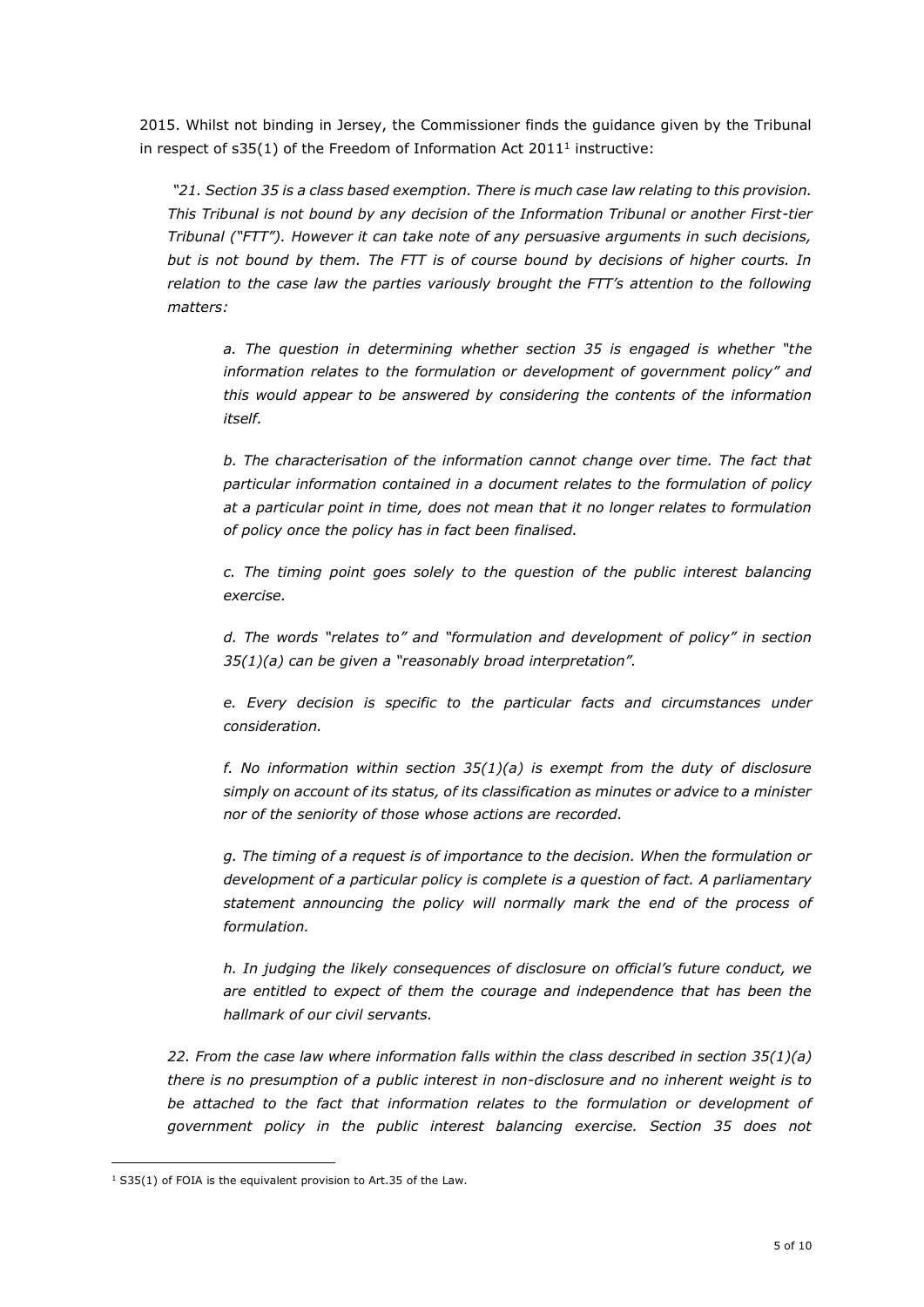*automatically deem or assume that disclosure of the information will be harmful. The DfE need to demonstrate to the Tribunal the actual interest that it is seeking to protect by maintaining the exemption, rather than just pointing to the fact that information is of a sort that falls within the class described in section 35(1)(a)."*

21. In its Initial Response, the SPA gave some limited reference to the public interest test noting that whilst it may be in the public interest to disclose the requested information for the purposes of transparency and openness, that it was considered not to be in the public interest to disclose the information at this time *"…this information relates to ongoing discussions. The SPA needs the ability to consider and reconsider the assumptions and evaluations raised by the various parties to inform their decisions"*. This position was expanded on in their more fulsome written submissions.

### *Public interest arguments in favour of disclosing the requested information*

- 22. The Commissioner considers that some weight must always be given to the general principle of achieving accountability and transparency through the disclosure of publicly held information. Disclosure of the information sought in the Request in this case would enable the public to better understand the e-petitions process and whether the Minister for Home Affairs consulted with any other interested party prior to releasing his response to the E-Petition.
- 23. The Commissioner has noted the views of the Information Rights Tribunal in E&W in the case of DWP v. Information Commissioner (EA/2006/0040) as regards the general operation of FOIA:

*"It can be said…that there is an assumption built into FOIA, that the disclosure of information by public authorities on request is in itself of value and in the public interest, in order to promote transparency and accountability in relation to the activities of public authorities. What this means is that there is always likely to be some public interest in favour of the disclosure of information under the Act. The strength of that interest, and the strength of the competing interest in maintaining any relevant exemption, must be assessed on a case by case basis: section 2(2)(b) requires the balance to be considered 'in all the circumstances of the case'."*

24. Similarly, in the case of Guardian Newspapers Ltd and Heather Brooke v. The Information Commissioner and BBC (EA/2006/0011 and 13), the Information Rights Tribunal said:

*"While the public interest considerations in the exemption from disclosure are narrowly conceived, the public interest considerations in favour of disclosure are broad-ranging and operate at different levels of abstraction from the subject matter of the exemption. Disclosure of information serves the general public interest in the promotion of better government through transparency, accountability, public debate, better public understanding of decisions, and informed and meaningful participation by the public in the democratic process.*

*There is, in our opinion, considerable public interest in disclosing information about decisions that have already been made. Such information is capable of, inter alia, encouraging participation in and debate about future decisions; informing people of which considerations were taken seriously, which were, and, may routinely be, ignored; the weight that is, or*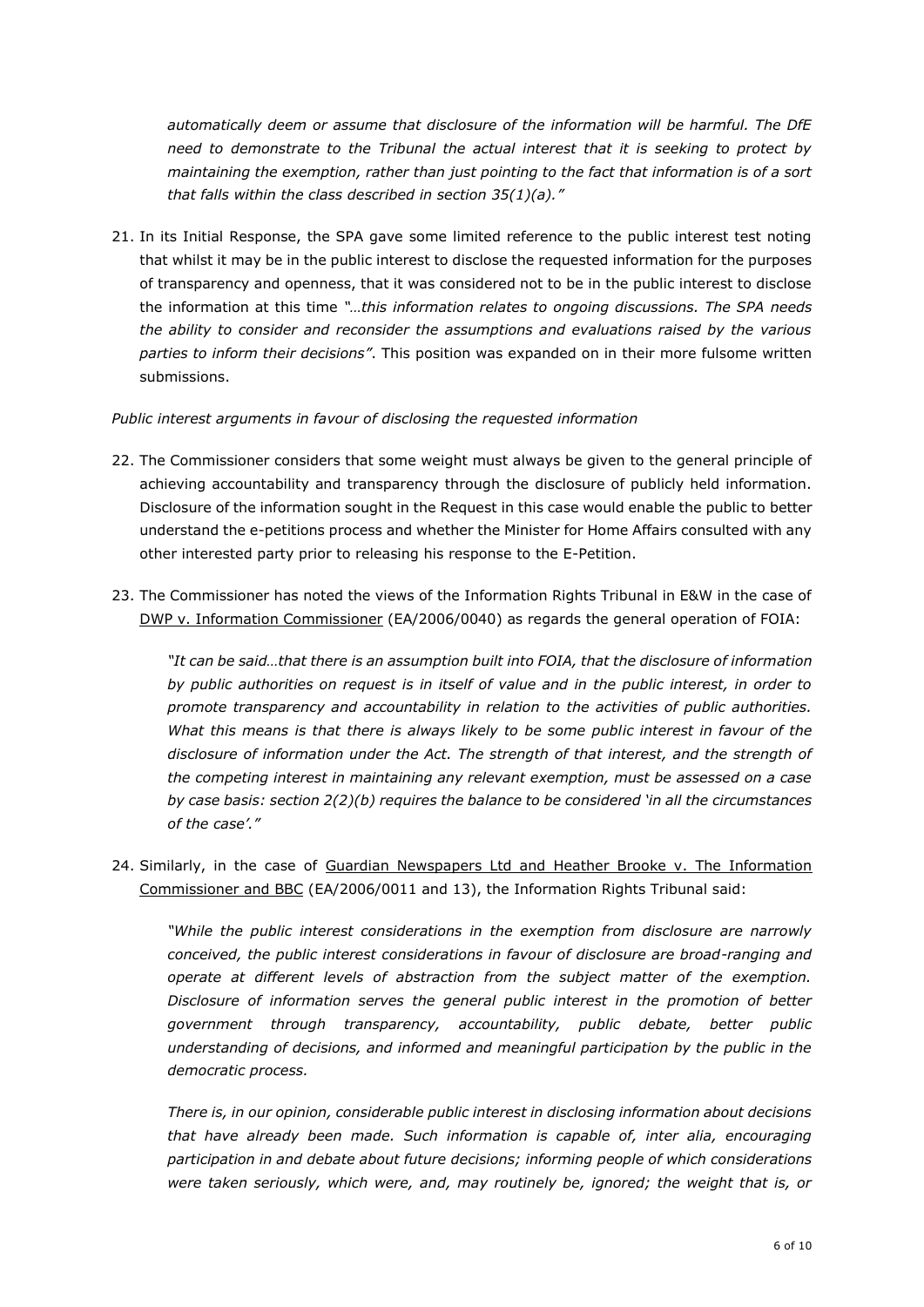*appears to be, given to particular factors; which 'tactics' are successful and which are not; revealing more about the role of the civil servant and the 'negotiations' that take place; and confirmation that the democratic process is working properly."* 

25. In this case, the SPA itself recognises that disclosure of the information sought in the Request would promote openness and transparency and that release of information may inform the public and thereby stimulate debate.

## *Public interest arguments in favour of maintaining the exemption*

- 26. It is similarly generally recognised, however, that there is a strong public interest in ensuring that there is an appropriate degree of safe space in which officials are able to gather and assess information and provide advice to Ministers, without premature disclosure of the assumptions, evaluations and concerns regarding the development of process. This is particularly the case where the advice will be considered by ministers during the formulation and development of a government policy (here the potential regulation of firework sales).
- 27. It is also recognised that public authorities should be able to consider the information and advice before them and be able to reach objective, fully-informed decisions without impediment and distraction. This so-called "safe space" is needed in appropriate circumstances to safeguard the effectiveness of the policy process.
- 28. The Commissioner understands that whilst certain interested third parties were consulted prior to the Minister's response to the E-Petition being released, those third parties were not consulted regarding the Complainant's Request nor asked for their views as to whether the Requested Information ought to be released. The SPA has indicated in its submission that it is the SPA's view that the decision to release with the SPA and not with the third parties. Whilst it is correct that the decision to release information remains with the SPA, it is entirely appropriate to consult with any third parties who may be impacted by the release of information and the Commissioner would have expected in this particular case (given the very specific nature of the request in that it included a request for correspondence with the States Vet and Comité de Connétables) the SPA to gauge the views of those third parties.

### *Balance of the public interest arguments*

- 29. The timing of the complainant's request is relevant to the Commissioner's decision in this case.
- 30. At the time of the application, the Minister for Home Affairs had laid a Proposition before the States Assembly regarding an amendment to the Explosives (Jersey) Law 2014. It was debated by the States on 30 April 2019 and adopted subject to being sanctioned by Her Most Excellent Majesty in Council. (As at the date of this Notice, it has not received sanction nor been registered before the Royal Court.) The amendment amends the principal law to cover all types of Pyrotechnic Articles (including Fireworks) and it is necessary for the legislation to be amended prior to work beginning on any Regulations that may cover the regulation of sales of those items.
- 31. Having considered the public interest arguments associated with the Request, the Commissioner has decided that whilst weight should be given to the need to maintain an appropriate degree of safe space that such only applies to certain parts of the Withheld Information. This space will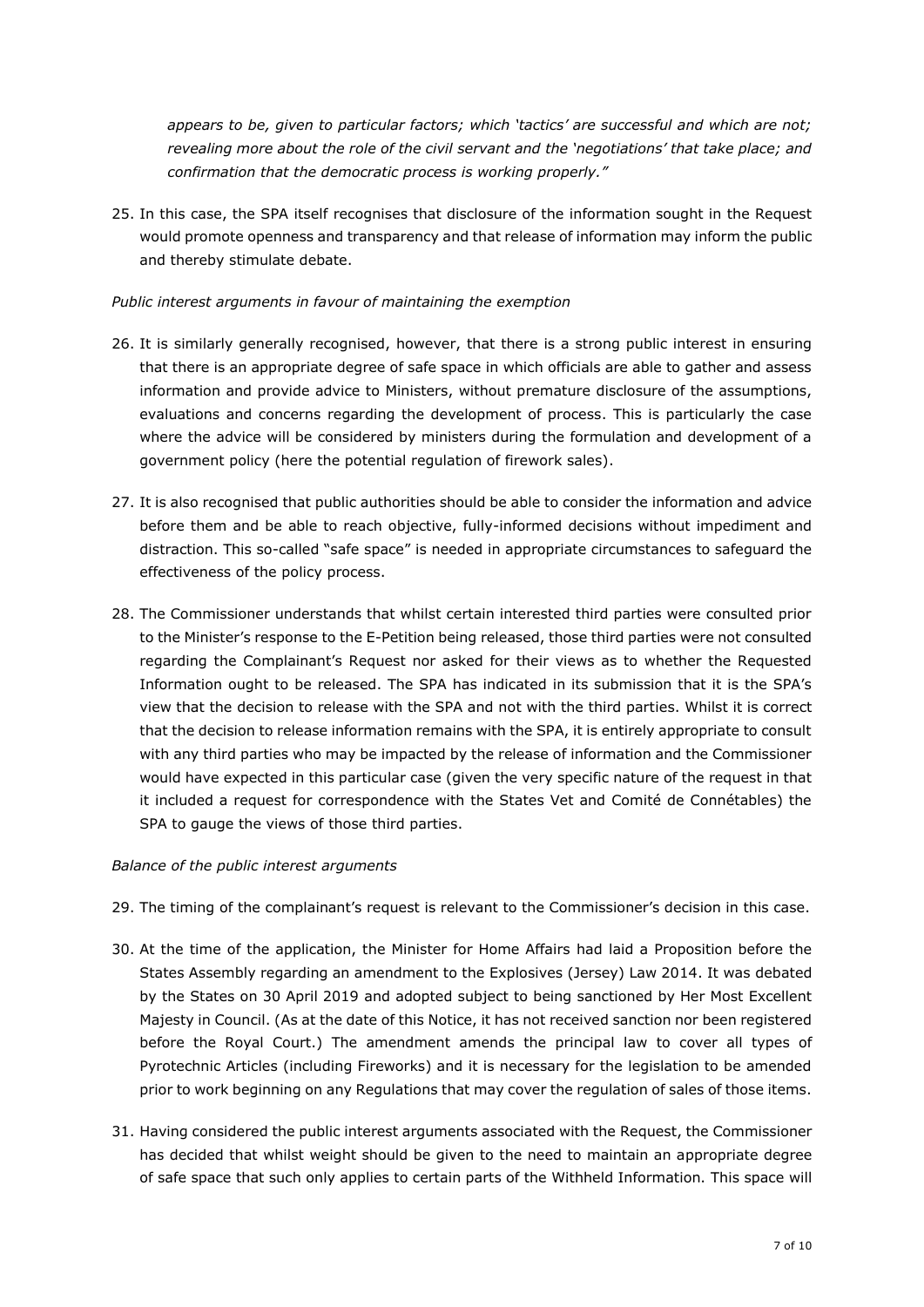allow the SPA to consider what are live policy issues without the distraction and interference which would likely flow from premature disclosure of information relating to the regulation of fireworks sales.

- 32. It is against this background, however, the Commissioner notes that much of the Withheld Information refers not to the formulation of policy but simply to the proposed response to the E-Petition. It is worth repeating that the Complainant's Request (as refined) was specifically for correspondence passing between certain individuals relating to the E-Petition.
- 33. Accordingly, the Commissioner considers that whilst the exemption was properly engaged in respect of certain of the Withheld Information, there are other parts of the Withheld Information that ought properly to be disclosed to the Complainant. The Commissioner has considered the information and provided with this Decision Notice a copy of the Withheld Information indicating the redactions to be applied.

## **General comments**

- 34. As previously indicated, the Commissioner has had sight of all the correspondence passing between the Complainant and the SPA. This includes the first request made by the Complainant to the SPA and the Initial Response, together with accompanying correspondence. The Commissioner notes the strict interpretation given by the SPA to the wording of the Initial Request and the response given by the SPA (simply that no communications existed between Connétable Norman and the other named third parties). Whilst the rationale for doing so is understood by the Commissioner, the Commissioner considers that the Complainant's response to the Initial Response was entirely understandable and, in fact, the points raised by the SPA in their Addendum could easily have been explained to the Complainant at that point, rather than requiring the Complainant to submit an additional request asking for correspondence between members of the Minister's Office and the named third parties. The Complainant described the SPA's response as overly pedantic and obstructive.
- 35. Similarly, the response to that amended request (that if any information did exist that it would likely be withheld pursuant to Art.35 of the Law) clearly suggested to the Complainant that if any information did exist that the issue of disclosure had already been determined. This is an unhelpful stance to adopt and clearly gave the Complainant the impression that the issue had been pre-determined.
- 36. The Commissioner has sympathy with the Complainant's concerns in respect of both matters.

# **The Decision**

- 37. The Commissioner's decision is that the SPA must disclose to the Applicant a copy of the Withheld Information with certain information redacted. The SPA has been provided with a copy of the Withheld Information indicating the relevant passages to be redacted as follows namely:
	- a. Email 1
		- i. Second email in the chain (in its entirety)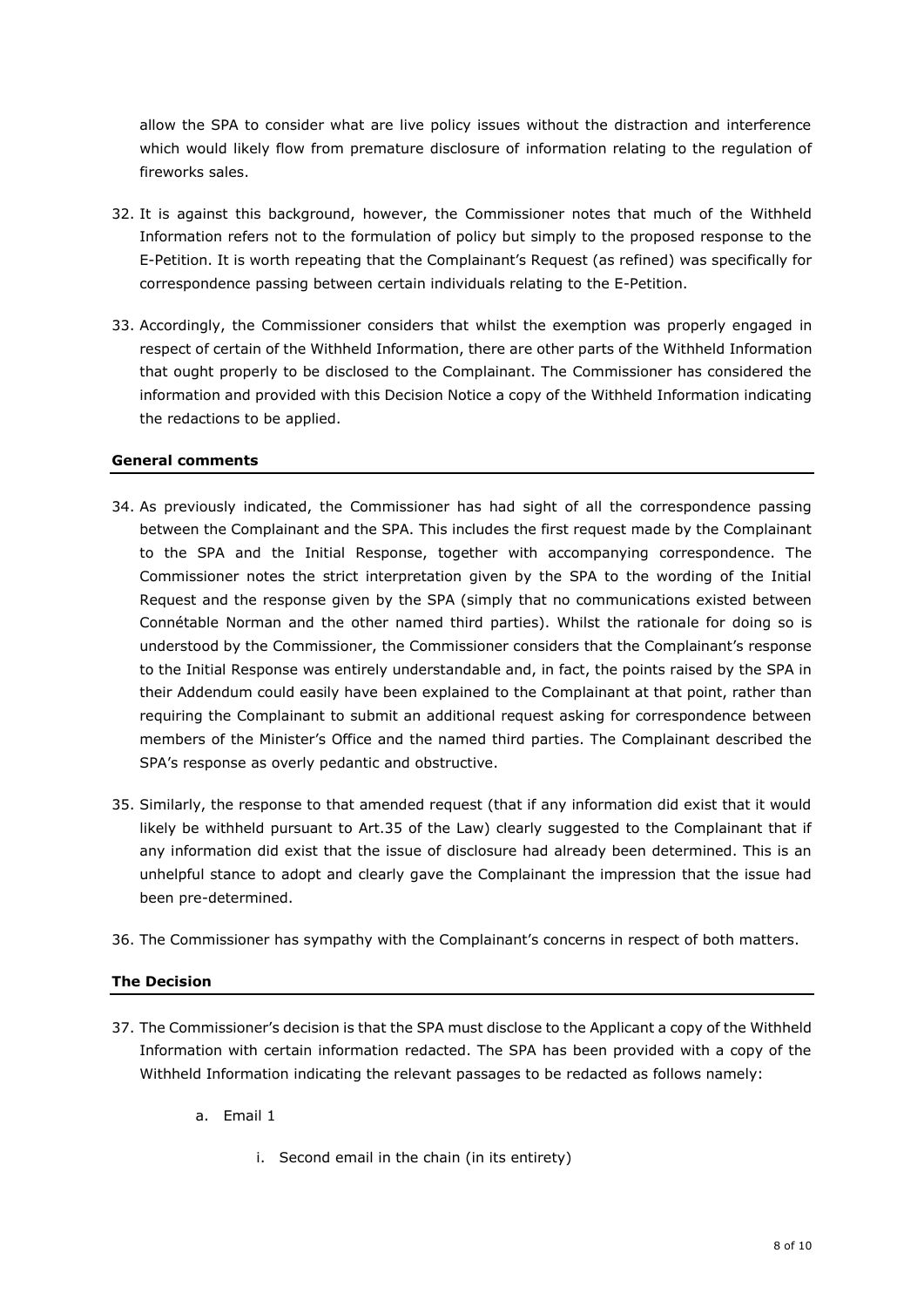b. Email 5

i. First email in the chain (in its entirety)

- c. Email 6
	- i. First email in the chain (in its entirety)
- d. Email 7
	- i. Third email in the chain (in its entirety (duplicated from Email 6))
- e. Email 8
	- i. words 4 thru 14 inclusive of line 1, first email in the chain
	- ii. lines 3-5, second email in the chain.

## **Right of Appeal**

- 38. An aggrieved person has the right to appeal against this Decision Notice to the Royal Court of Jersey.
- 39. If you wish to appeal against this Decision Notice, you can obtain information on how to do so on [https://www.oicjersey.org.](https://www.oicjersey.org/)
- 40. Any Notice of Appeal should be served within 28 (calendar) days of the date on which the Decision Notice is issued.

Dated this 18<sup>th</sup> day of July 2019

**Signed** 

**Mr Paul Vane** Deputy Information Commissioner Office of the Information Commissioner 2<sup>nd</sup> Floor, 5 Castle Street St Helier Jersey JE2 3BT